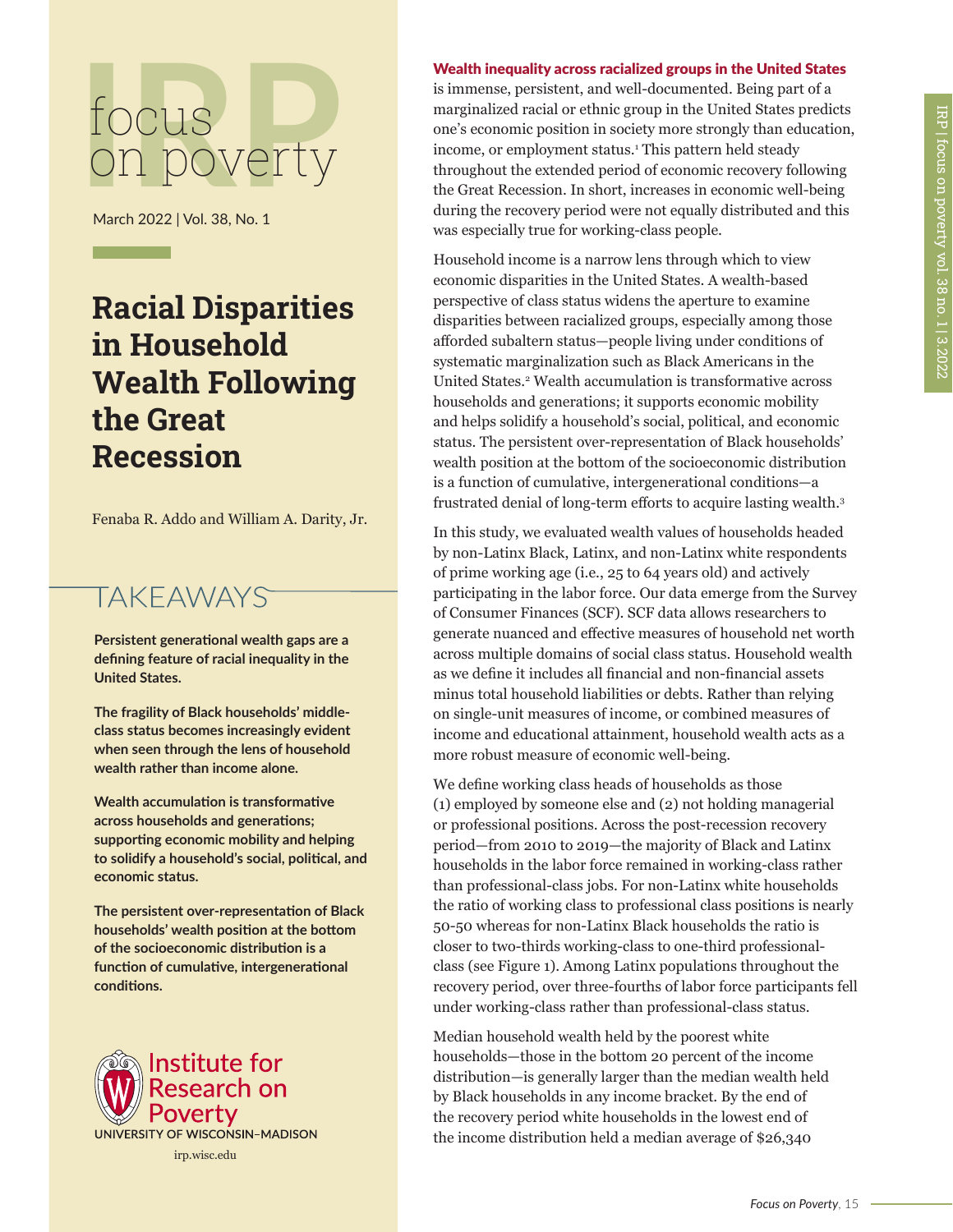in assets compared to median household wealth of \$24,800 for all Blacks in the United States, according to SCF data. In comparison, Black households in the bottom 20 percent of the income distribution held a median net worth of about \$1,900. By 2019, white working-class households had nearly three times the median wealth of Black professional-class households and almost six times the wealth of Black working-class households.

If educational attainment were used as an alternative measure of social class position, similar disparities would hold true. Black heads of household with a college degree, on average, have only two-thirds of the net worth of white heads of household who never finished high school. These stark and persistent gulfs in financial well-being exist for large portions of the U.S. American population.

To compare wealth and income disparities across race and social class status, a similar paradox exists. Black workers with higher levels of income, across the board, tend to have much lower levels of wealth than low-income white households. Between 2013 to 2019, there was a change in the ratio of professional class Black income to working class white income from about \$.84 cents to the dollar to about \$.87 cents to the dollar. In 2010, Black professionals saw about \$.44 cents to the dollar of net worth held by members of the white working class; by 2015, the proportion of net worth held by Black professionals compared to white working-class households dropped to \$.15 cents to the dollar, recovering only slightly, to \$.17 cents, by 2019.

In the early post-recession years, the gap in Black-white wealth holdings increased so that, by the end of the recovery period, Black households held just one-tenth of the net worth of white households.4 In short, fewer Black working-class households benefitted from the post-recession economic recovery relative to wealth gains seen among white working-class households. Working-class white households experienced the greatest increase in both absolute and relative wealth accumulation



A large part of wealth accumulation for many Americans is home and property ownership. Home ownership rates for Blacks rose from about 43 percent at the turn of the century to 48 percent just prior to the Great Recession<sup>5</sup> and, in the same period, rose to a record high of about 45 percent for Latinos.<sup>6</sup>Discriminatory practices such as redlining in urban areas have perpetuated persistent residential segregation, created large clusters of low home-equity potential, and conditions within which Black and Latino homeowners found themselves more likely subject to both subprime loan schemes and subsequent involuntary home loss due to foreclosure.7 Given that racial wealth inequality is driven strongly by differences in assets between Black and white Americans—rather than differences associated with liabilities—higher rates of homeownership loss among Black households is a significant concern. Indeed, as the recovery period evolved, the net worth of white households rose to thirteen times the median wealth of Black households, up from an eight-fold difference prior to the recession.8





**Source**: Survey of Consumer Finances.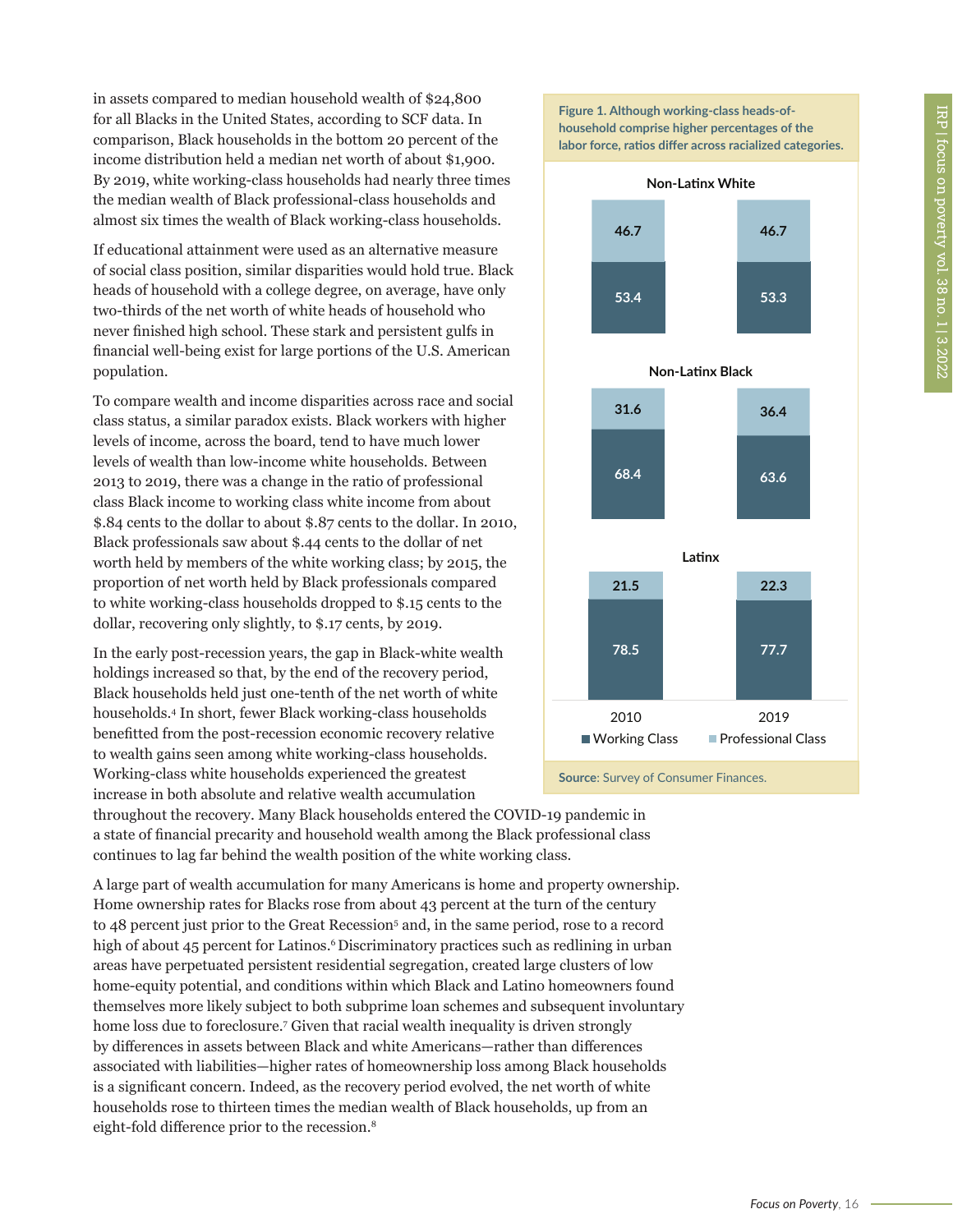

Wealth transfer across generations, through property wealth such as real estate or other financial assets, is a significant vehicle for the maintenance of intergenerational wealth. Our results show that white households across the range of wealth strata are more likely to receive family financial gifts and inheritances than Black or Latino households. Family wealth transfers among professional households are a primary vehicle for moving parental and grandparental wealth into the hands of younger generations.

Persistent generational wealth gaps are a defining feature of racial inequality in the United States. We point this out because there has been a push among economists at the Federal Reserve Board and elsewhere to suggest that if income differences across race and social class status can be overcome, it will help close the racial wealth gap in the United States. We suggest far more dramatic efforts must be made to effectively close wealth gaps across racial lines. A reparations plan for descendants of formerly enslaved Black Americans, for example, is one such effort that could help disrupt the systemic forces that continue perpetuating such stark differences in racial wealth inequality.<sup>9</sup>

Our work here presents an intersectional analysis of race and class. Focusing on an occupational-based definition of working and professional class allows us to see that economic security and opportunity vary a great deal across racial and ethnic groups. The fragility of Black households' middle-class status becomes even more evident when seen through the lens of household wealth rather than income alone. As the COVID-19 crisis has extended, the precarious nature of Black wealth will persist. For example, research has estimated that by the end of April 2020, about 4 in 10 Black-owned businesses had closed their doors.10

The SCF data we draw upon, despite being high quality for household wealth data, does not include any details on intergenerational wealth nor the relative wealth positions of American Indians and Alaska Natives (AIAN) and Native Hawaiian and Pacific Islander (NHPI) groups, therefore creating an incomplete picture working-class demographics overall. Randall Akee's work (also in this edition of *Focus on Poverty*) provides valuable insights into the employment conditions of working-age AIAN and NHPI populations, however.